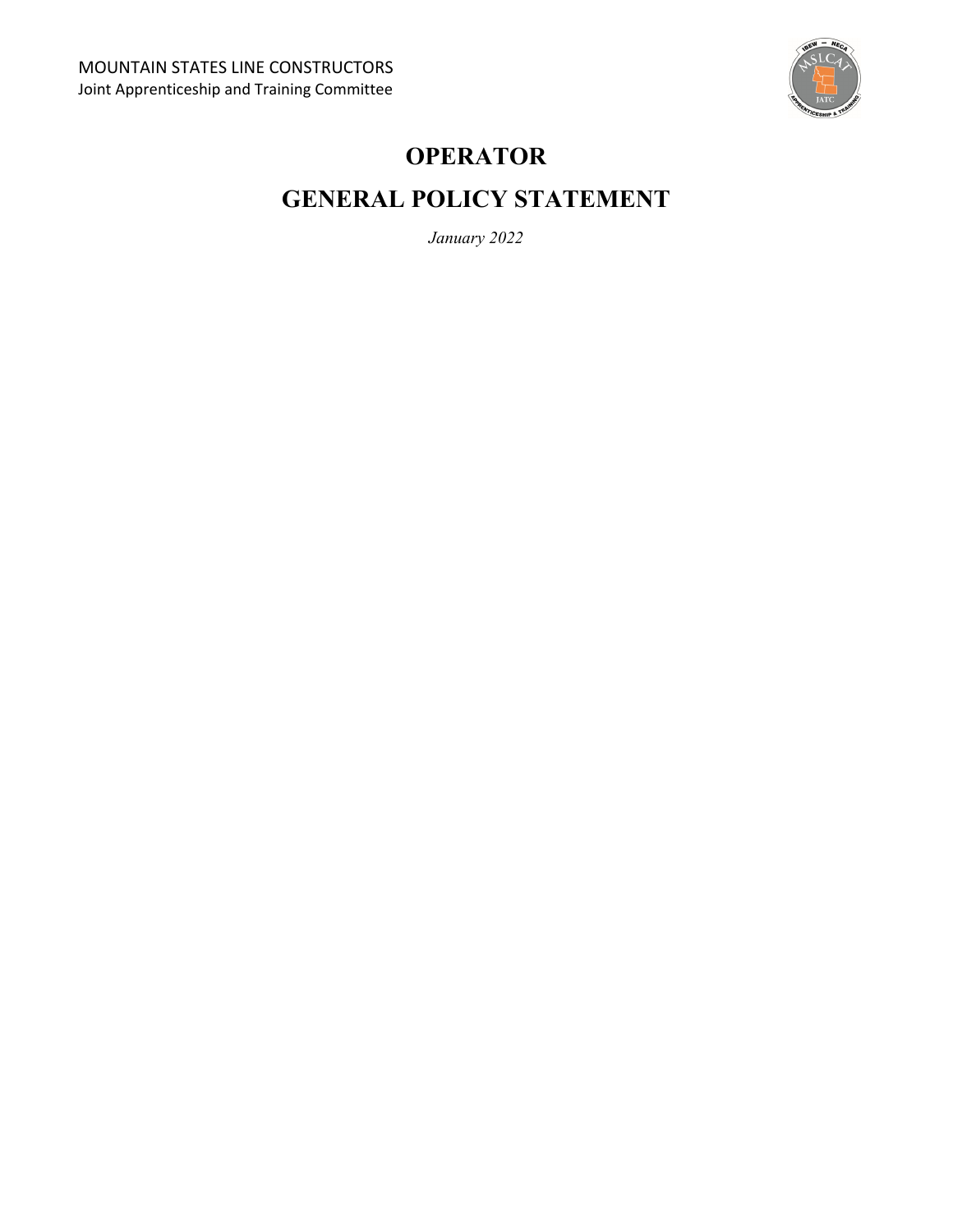## **Administrative Policy**

The Operator Training Program (TRAINING PROGRAM) will be administered by Mountain States Line Constructors Joint Apprenticeship and Training Committee (JATC) in conjunction with the local Subcommittee. The Subcommittee will be comprised equally of members representing the outside electrical industry in the Colorado Statewide Agreement (IBEW Locals 12,111,113, WLCC Chapter of N.E.C.A.). All parties to the Training Program shall conform to these policies.

In the event the Subcommittee cannot mutually agree on a solution to issues affecting the administration of the Training Program, the matter in question shall be referred to the Five State Committee.

Subject Matter Experts (SMEs) will be utilized to develop training methods and course material, periodically evaluate Trainees, administer exams, and completion of the Training Program. SMEs may also be utilized to evaluate individuals for placement in the program with prior experience up to and including completion.

## **Duties**

The JATC will develop skill improvement course material for the Trainees with input from SMEs .

The JATC shall set rules as it deems necessary for the successful operation of the Training Program.

The Subcommittee will meet regularly as needed.

The JATC does not guarantee employment to any Trainee, but shall use every effort to keep the Trainee employed in a reasonably continuous manner. The JATC will strive to ensure that Trainees are adequately instructed, both in related instruction and on-the-job training.

The JATC shall provide a diversity of training or work opportunities for Trainees and in keeping with these standards will work with the contractors and the Local Union in a common-sense method to allow the Trainee to obtain the training they need in all areas of operating.

The JATC shall make sure that complete and accurate work and progress records are kept on each Trainee.

The JATC will see and act on all issues.

The JATC will make available to the Trainees a written policy statement which set forth the current rules and regulation for the conduct of the Training Program. Such policy statements shall be subject to revision by the JATC.

The JATC will place in the Training Program by mutual consent of the signatory parties, the adequate number of Trainees from a list of applicants.

All assignments and reassignments for work shall be issued by the JATC.

# **Basic Qualifications of Selection**

The selection, employment and training of Trainees shall be without discrimination because of race, color, religion, national origin, sex, or age.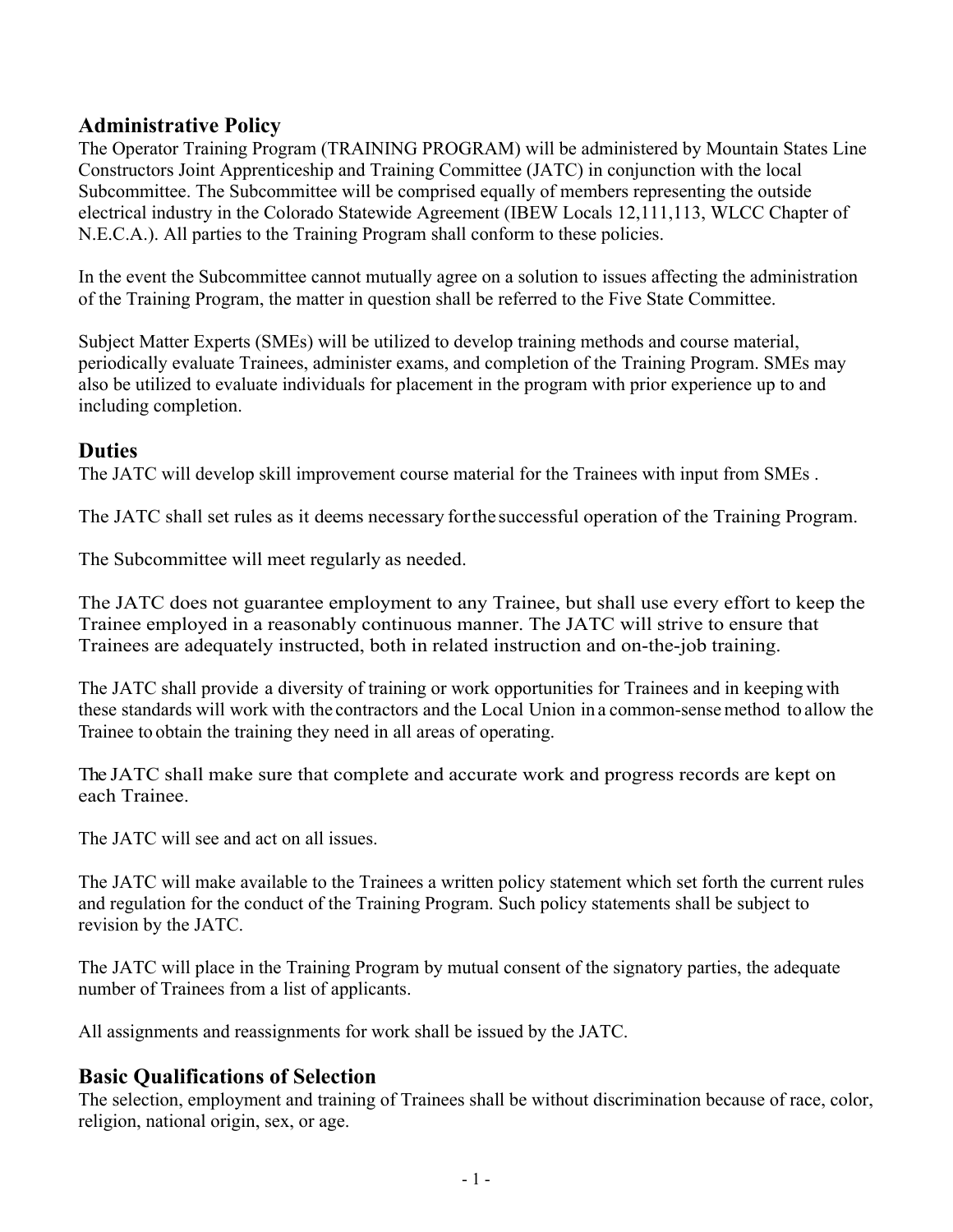Trainees must be at least eighteen (18) years of age.

Applicants must fill out an online application, available through the JATC, which will have open and close periods.

Trainee selection will be from the top of the eligibility list.

Refusal to accept placement as a Trainee will be reason for dropping applicant from the eligibility list.

The applicants shall be reviewed by the Subcommittee and granted a ranking of 0-100 points by the Subcommittee members noted on a form after an interview takes place.

Interview questions will be the same for each candidate and will be reviewed by the Subcommittee before being approved to put on the interview questionnaire.

# **Probationary Period**

The first 900 hours of employment as a Trainee shall be a probationary period. During this period, the Training Program may be cancelled by either party, Trainee or JATC. A request for a hearing must be submitted within 30 days of the cancellation date.

Prior to completing the probationary period, Trainees must have valid certifications: CDL Permit, DOT Physical Card, First Aid, and CPR. All documentation must be submitted to the JATC. Failure to submit any of these documents will be a violation of policy and result in a diciplinary action.

## **Termination of Employment**

Many employer's policies are "no call, no show" result in termination of employment.

Trainees who are fired or self-terminate themselves from any place of employment are immediately suspended and can no longer work until they meet with the Subcommittee.

Upon termination of employment, the Trainee shall notify the JATC and Director immediately.

# **Laid Off**

Upon being laid off, Trainees shall notify the JATC within 24 hours, failure to do so could result in meeting with the Subcommittee.

The JATC will notify the Local Unions of any laid off trainees.

If the JATC is unable to employ the laid off apprentice after three months, then the laid off trainee may sign the books as a CDL Groundman. If they take a CDL Groundman call, then they are no longer classified as an Operator Trainee.

## **Advancement**

Pay on advancement will become effective on the pay period following receipt of the advancement notice from the JATC. A Trainee must meet the following minimum requirements to advance:

- 1) At least six (6) months' time spent in each period of training.
- 2) At least 900 O.J.T. Hours in each six (6) month period. Accumulative hours will be used.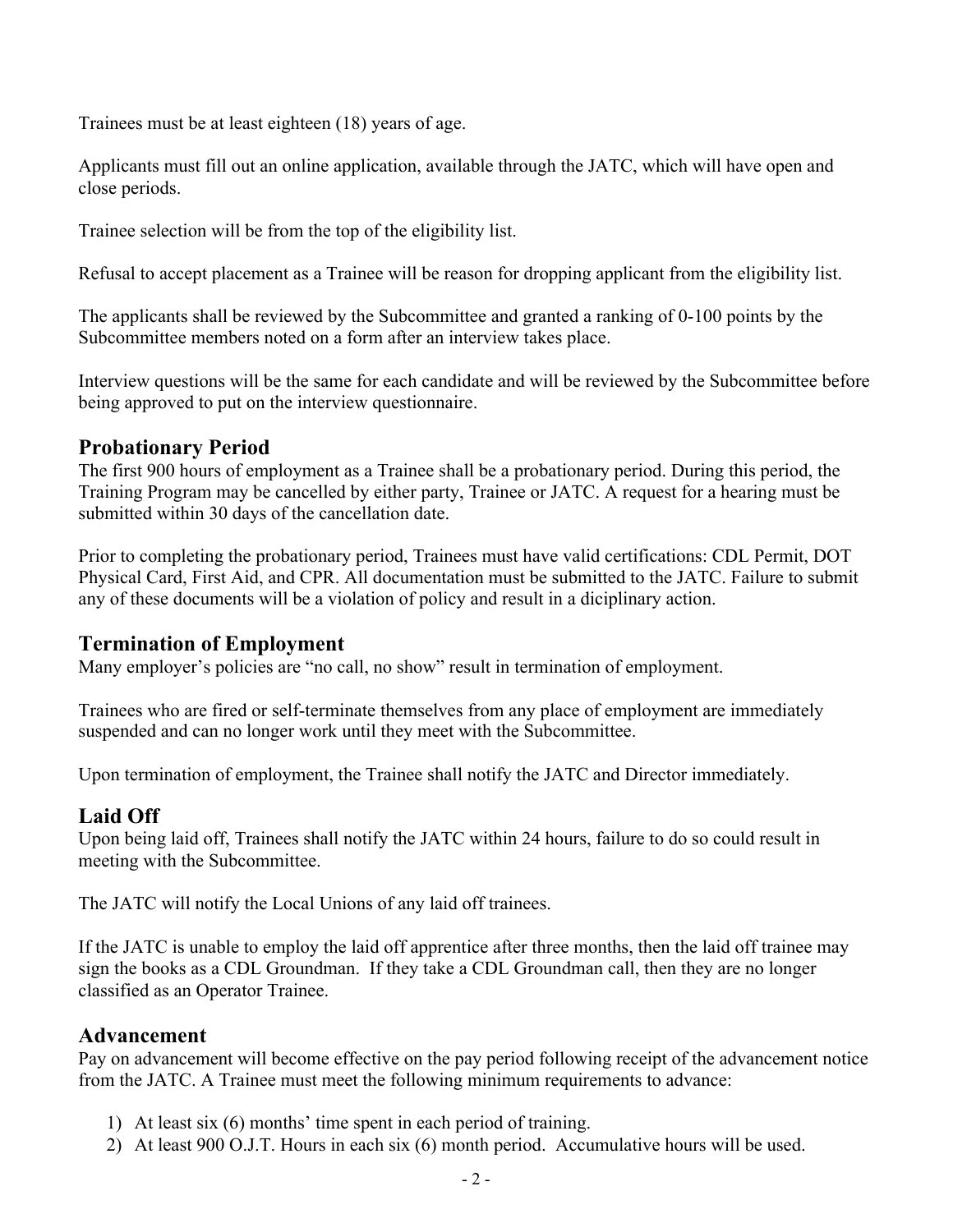- 3) 80% or higher average grade.
- 4) Valid certifications.
- 5) In compliance with class policies.

Advancement in the program will require Trainees to maintain, and provide to the JATC, valid certifications. Renewed documents must be provided to the JATC.

CDL Permit

- must have before advancing to Step 2
- **NOTE**: All new Trainees will be expected to obtain a CDL Permit within their first 6 months of admittance into the Training Program.

Full CDL

- will be waived for advancing to Step 2
- must have before advancing to Step 3

```
DOT Physical Card
```

```
• must have before advancing to Step 2
First Aid
```
CPR

A Trainee shall possess and maintain a valid CDL. Any changes to driving status must be reported to the JATC, immediately. Loss of CDL may be cause for suspension.

The JATC will recognize the expiration date on the cards issued. Expired certifications will NOT be used for advancement.

## **Written Exam Testing Policy**

Refusual to test while a Trainee will result in action by the Subcommittee and placed on immediate suspension until the Subcommittee renders its decision.

All failed tests will be reported to the Subcommitee and the Trainee must appear before the Subcommittee to request a retake. The Subcommittee will make this decision. Two (2) failed tests may result in removal from the program and/or repeating the step.

#### **Practical Exam Testing Policy**

If the Trainee fails any portion of the practical exam, they will be eligible to take the failed portion over within 60 days.

If the Trainee fails the second attempt they must appear before the Subcommittee for possible removal from the program or be required to repeat the  $4<sup>th</sup>$  step over.

#### **Program Completion**

Must be a Trainee Step 4 for a period of six months and have a minimum of 3,600 total hours.

Must have completed all related training.

Must have completed certification training for Competent Person, Flagger, Rigger/Signal Person, and OSHA 10 ET&D.

Attendance at a Comet Class.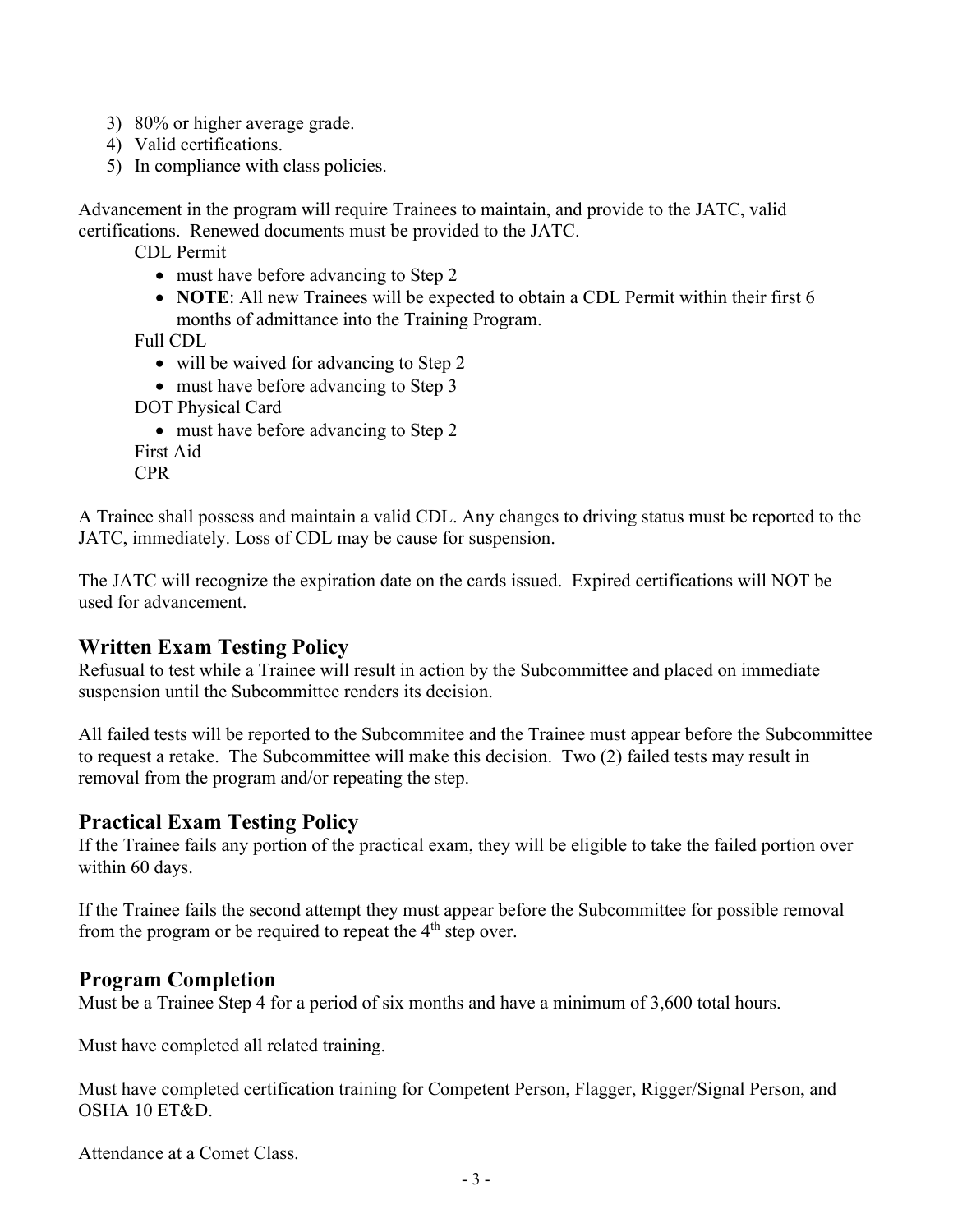Must be current on certifications.

Completion will result in the Trainee qualifying to change their classification to Operator Status.

## **O.J.T. Hours and Evaluations**

Each Trainee is required to submit an online Work Report for every month during their training. Work Reports are due by the 1st day of the following month, no later than the 5th.

Work Reports include the type of work being performed, how those hours were spent each day worked. The Trainee's crew foreman or job supervisor shall approve each Work Report.

Trainees out of work shall submit a Work Report showing no work performed using one of these options: Laid Off, Terminated, Suspended, Quit, Military Duty, Medical Hold or Personal Leave Hold.

No credit will be given for Work Reports submitted online after the 5th day of each month. Late reports will not be used to calculate future advancements. Incomplete Work Reports may be treated the same as late reports at the discretion of the Director. Excessive late reports may be cause for cancellation.

Each Trainee is responsible for submitting a monthly Job Evaluation Report to be completed by their Foreman or Journeyman with whom the Trainee worked with. Job Evaluation Reports are submitted once a month after the Monthly Work Report is completed by entering the correct email address provided by their Foreman or Journeyman. The JATC may contact the Trainee's Foreman or Journeyman for more information if necessary.

If any Trainee misuses or fails to have the proper person complete the online form, the Trainee shall be subject to disciplinary action.

The JATC may extend the training period for cause.

#### **Wages**

Operator Trainees shall be employed per either the Colorado Statewide Line Construction Agreement or the 8th District REA Agreement. Trainee pay is determined by step and calculated by a percentage of the Journeyman rate for Equipment Operator Underground.

| 60% |
|-----|
| 70% |
| 70% |
| 80% |
| 90% |
|     |

In accordance with the Colorado Statewide Agreement, Trainees having a CDL will start at the Trainee Step 2 pay rate. A Step 1 Trainee starting the Training Program without a CDL will be raised to the Step 2 pay rate once the CDL is acquired. Six (6) months is required for each step of the Training Program. A minimum of twelve (12) months as a Trainee will be required before advancing to a Step 3 Trainee.